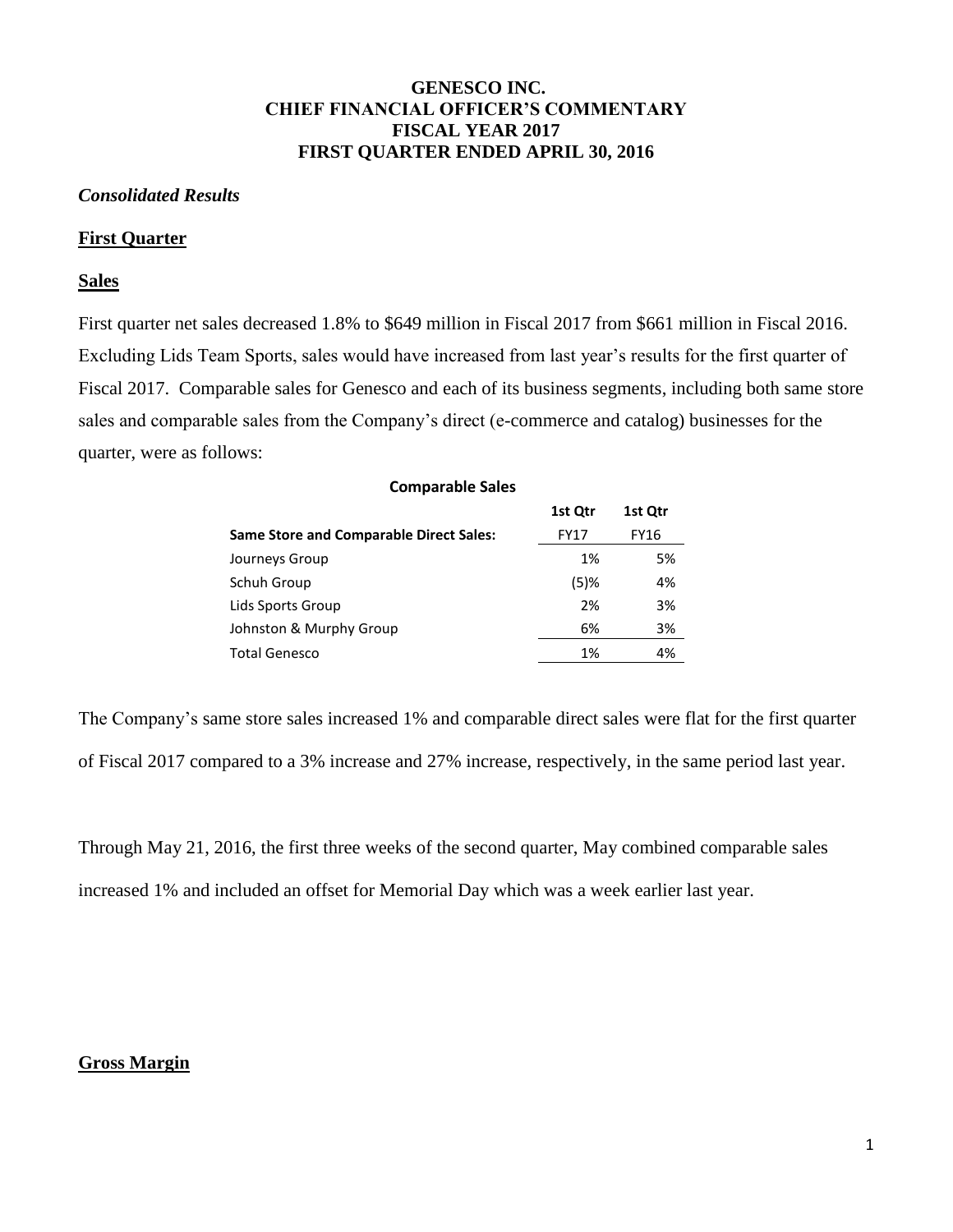First quarter gross margin was 50.8% this year compared with 49.4% last year, primarily reflecting higher gross margin in Lids, primarily due to the sale of Lids Team Sports, and higher gross margins in Schuh and Licensed Brands.

## **SG&A**

Selling and administrative expense for the first quarter this year was 47.5% compared to 46.5% of sales last year. Included in expenses for last year's first quarter are expenses for Lids Team Sports and \$0.9 million, or \$0.04 per diluted share, of deferred purchase price expense associated with the acquisition of the Schuh business. There was no deferred purchase price expense in the first quarter of Fiscal 2017. Excluding the deferred purchase price expense from Fiscal 2016, SG&A expense as a percent of sales increased to 47.5% from 46.4% last year. A reconciliation of non-GAAP financial measures to the most directly comparable GAAP measure is posted on the company's website in conjunction with this document.

## **Asset Impairment and Other Items**

The asset impairment and other charge of \$3.6 million for the first quarter of Fiscal 2017 included asset impairments of \$3.4 million and \$0.2 million of other legal matters. The previous year's first quarter asset impairment and other charge of \$2.6 million included network intrusion costs of \$1.8 million, asset impairments of \$0.7 million and other legal matters of \$0.1 million. The asset impairment and other charge and the deferred purchase price expense are collectively referred to as "Excluded Items" in the discussion below.

## **Operating Income**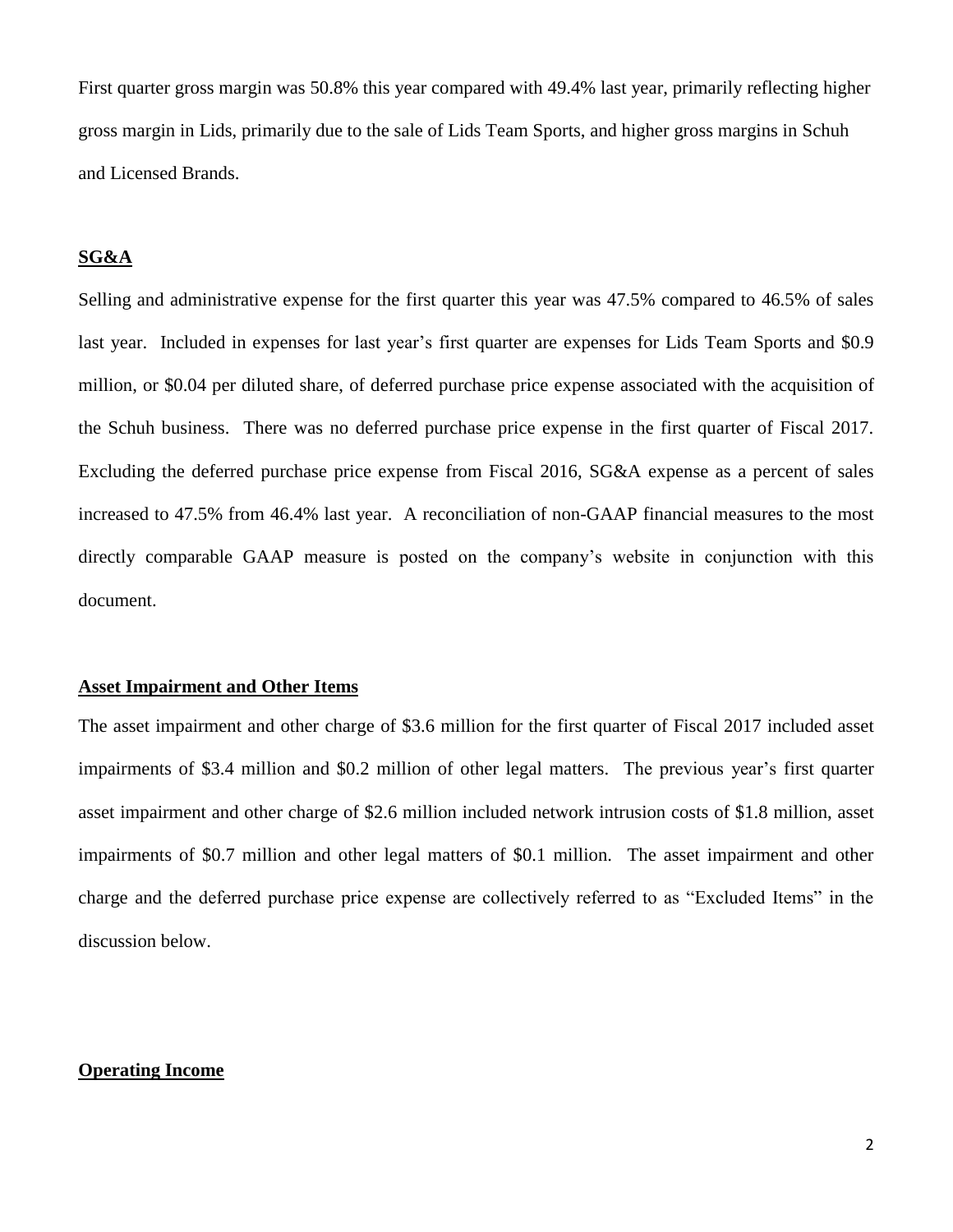Genesco's operating income for the first quarter was \$17.9 million this year compared with \$16.3 million last year. Adjusted for the Excluded Items in both periods, operating income for the first quarter was \$21.5 million this year compared with \$19.8 million last year. Adjusted operating margin was 3.3% of sales in the first quarter of Fiscal 2017 and 3.0% last year. A reconciliation of non-GAAP financial measures to the most directly comparable GAAP measure is posted on the company's website in conjunction with this document.

### **Interest Expense**

Net interest expense for the quarter was \$1.1 million, compared with \$0.6 million for the same period last year. Net interest expense increased in the first quarter of Fiscal 2017 because of increased revolver borrowings compared to the previous year as a result of the Little Burgundy acquisition in the fourth quarter of Fiscal 2016 and increased UK borrowings to fund Schuh contingent bonus and deferred purchase price payments in Fiscal 2016.

## **Pretax Earnings**

Pretax earnings for the quarter were \$16.8 million in Fiscal 2017 and \$15.6 million last year. Adjusted for the Excluded Items in both years, pretax earnings for the quarter were \$20.3 million in Fiscal 2017 compared to \$19.2 million last year. A reconciliation of non-GAAP financial measures to the most directly comparable GAAP measure is posted on the company's website in conjunction with this document.

#### **Taxes**

The effective tax rate for the quarter was 37.0% in Fiscal 2017 compared to 36.3% last year. The adjusted tax rate, reflecting the exclusion of the Excluded Items, was 36.2% in Fiscal 2017 compared to 36.6% last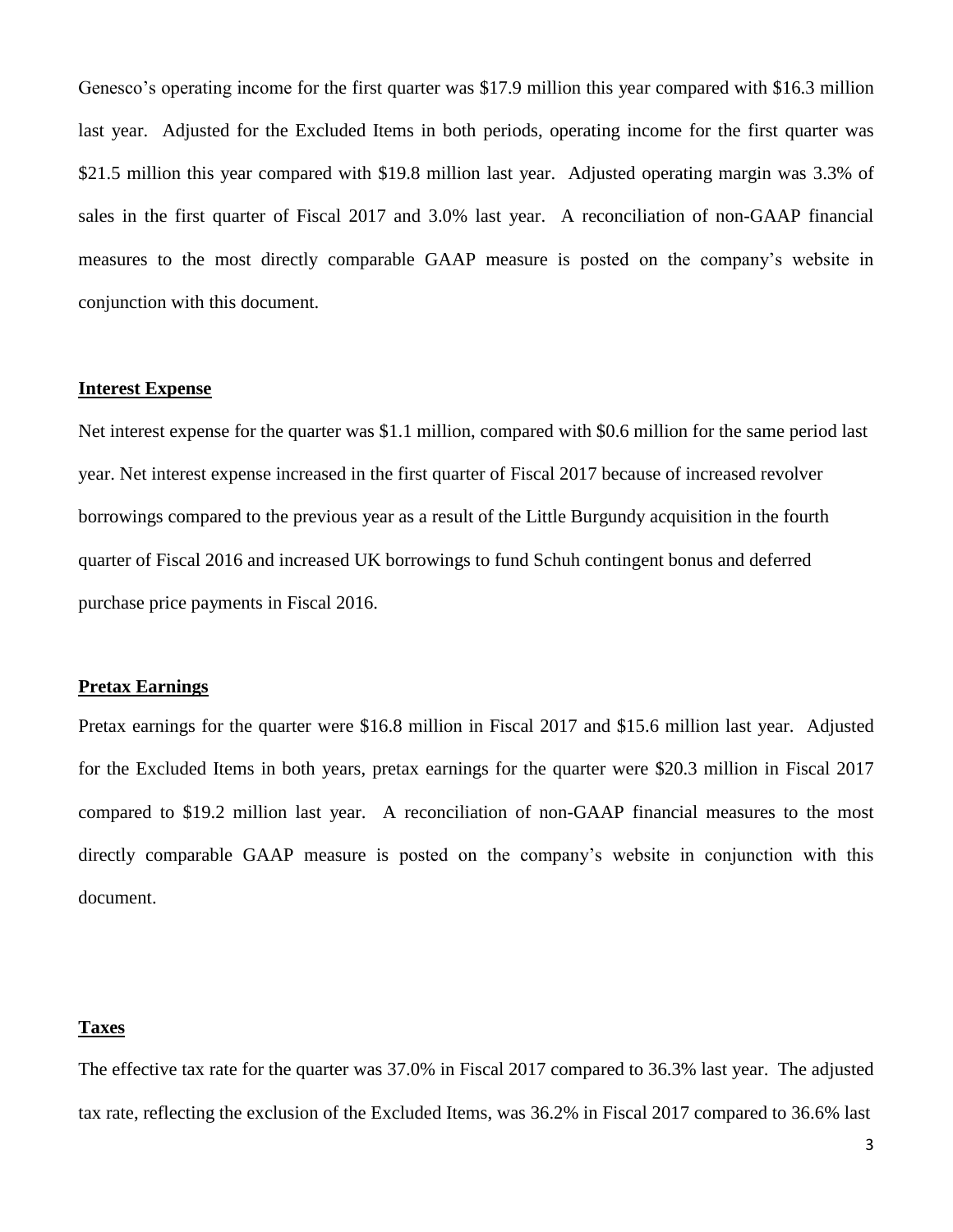year. The lower adjusted tax rate for this year reflects a lower tax rate in the UK compared to last year and the forecasted benefit from the Work Opportunity Tax Credit which was not enacted into law until December 18, 2015 and thus not reflected in the tax rate for the first quarter of Fiscal 2016.

#### **Earnings From Continuing Operations After Taxes**

Earnings from continuing operations were \$10.6 million, or \$0.50 per diluted share, in the first quarter of Fiscal 2017, compared to earnings of \$9.9 million, or \$0.42 per diluted share, in the first quarter last year. Adjusted for the Excluded Items in both periods, first quarter earnings from continuing operations were \$13.0 million, or \$0.62 per diluted share in Fiscal 2017, compared with \$12.2 million, or \$0.51 per diluted share, last year. A reconciliation of non-GAAP financial measures to the most directly comparable GAAP measure is posted on the company's website in conjunction with this document.

#### *Segment Results*

#### **Lids Sports Group**

Lids Sports Group's sales for the first quarter decreased 13.1% to \$179 million from \$206 million last year. All of the decline in sales is due to the loss of sales from the Lids Team Sports business, which was sold in the fourth quarter last year.

Comparable sales, including both same store and comparable direct sales, increased 2% this year compared to 3% last year. Through May 21, 2016, the first three weeks of the second quarter, combined comparable sales for May decreased 1%.

The Group's gross margin as a percent of sales increased 560 basis points with slightly more than half of the improvement due to the loss of the wholesale business which has lower margins. The remaining improvement in retail was driven by better margin on markdown product and decreased shipping and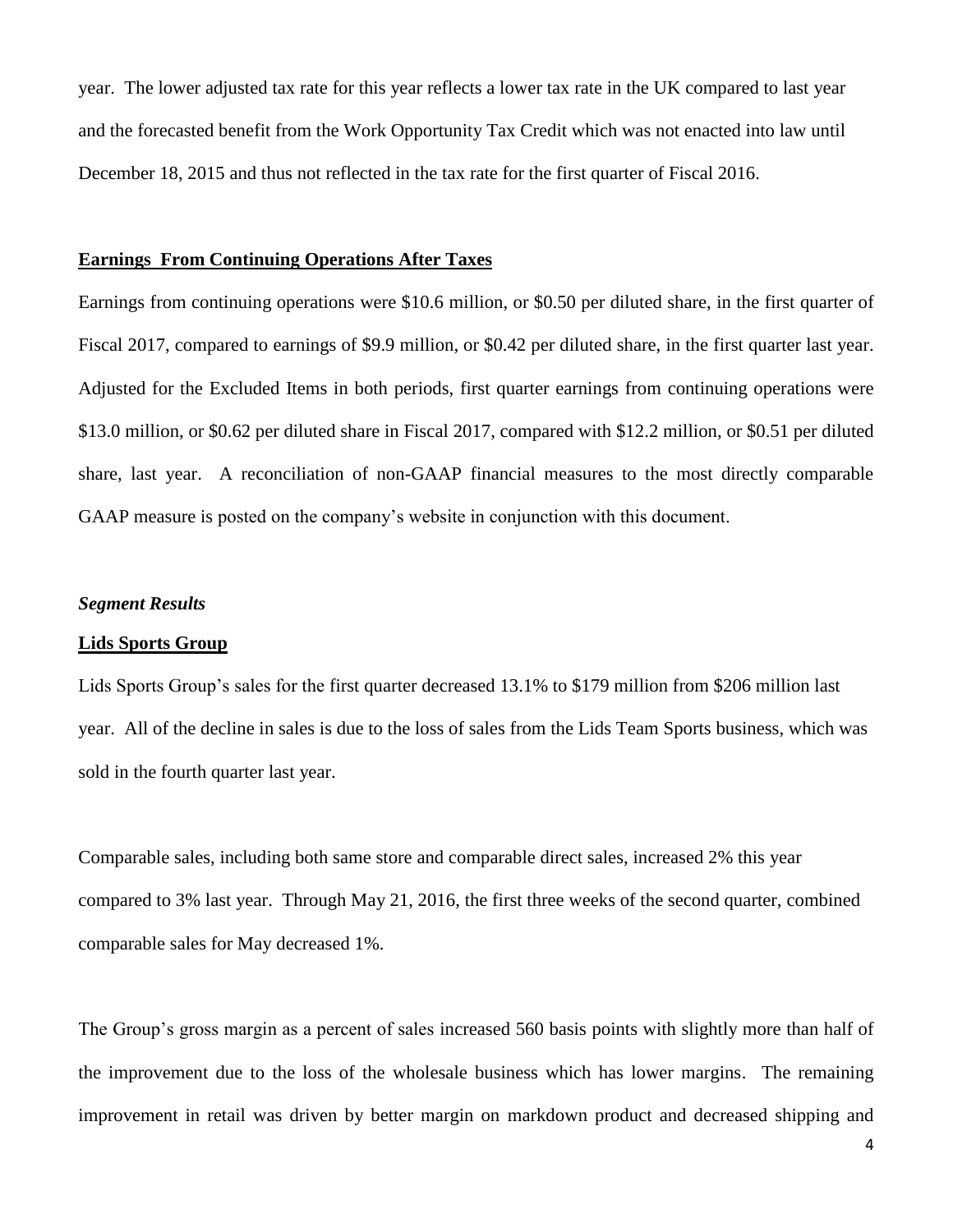warehouse expense. SG&A expense as a percent of sales increased 50 basis points, due to the sale of the wholesale business which had lower SG&A expense. SG&A expense in the remaining retail businesses leveraged due primarily to lower depreciation, rent and selling salary expenses.

The Group's first quarter operating earnings for Fiscal 2017 were \$6.0 million, or 3.4% of sales, up from an operating loss of \$(3.4) million, or (1.6)% of sales, last year.

## **Journeys Group**

Journeys Group's sales for the quarter increased 5.6% to \$294 million from \$279 million last year, including the acquisition of Little Burgundy in the fourth quarter of Fiscal 2016.

Combined comparable sales increased 1% for the first quarter of Fiscal 2017 compared with 5% last year. Through May 21, 2016, the first three weeks of the second quarter, combined comparable sales for May decreased 1%.

Gross margin for the Journeys Group decreased 60 basis points in the quarter due primarily to increased markdowns to carry over seasonal product, a comparison to a more favorable product mix the year before and higher shipping and warehouse expenses.

The Journeys Group's SG&A expense increased 140 basis points as a percent of sales for the first quarter, reflecting increased store related expenses, primarily increased occupancy expense and credit card fees, and bonus expense.

The Journeys Group's operating income for the first quarter of Fiscal 2017 was \$19.6 million, or 6.7% of sales, compared to \$24.4 million, or 8.8% of sales, last year.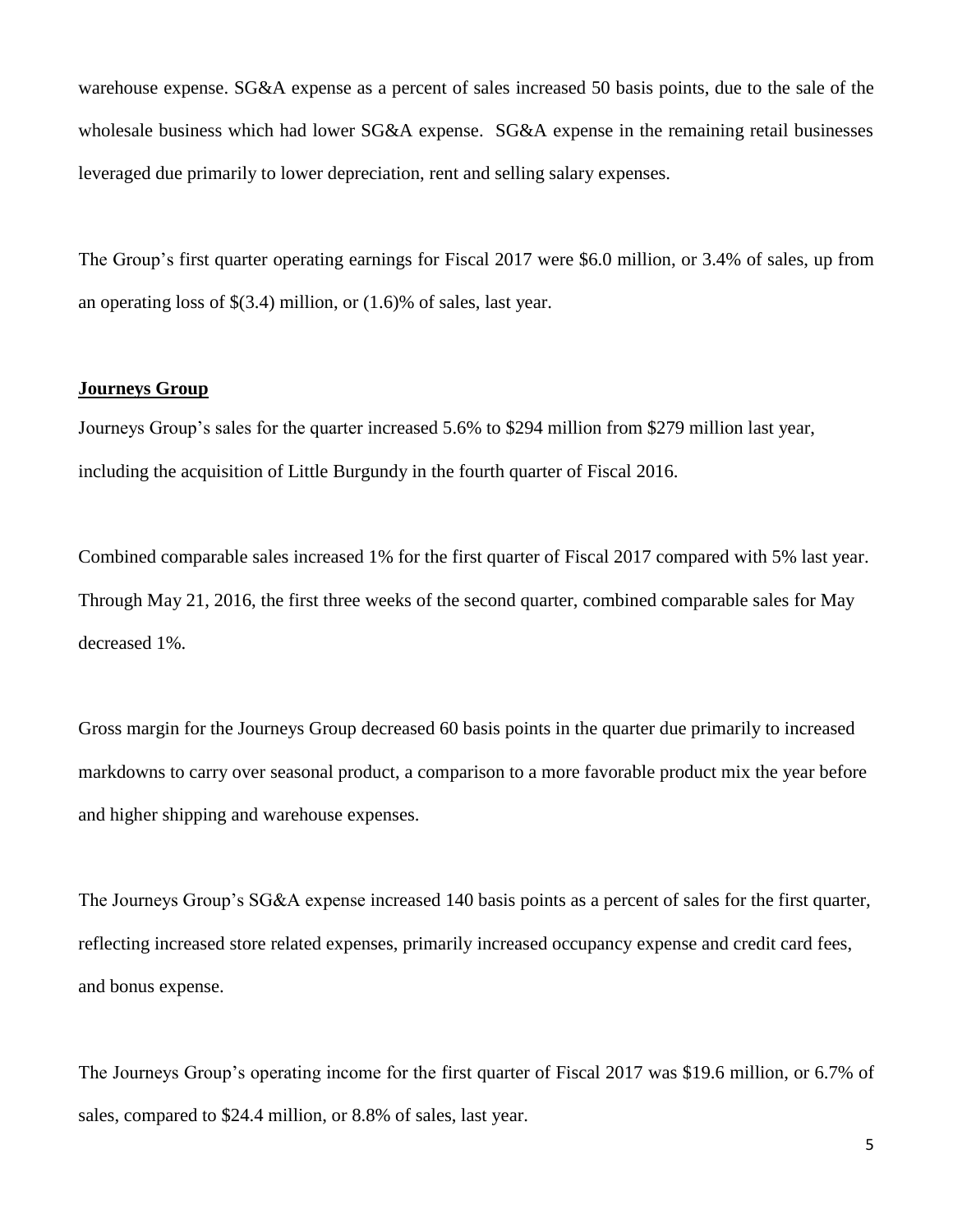### **Schuh Group**

Schuh Group's sales in the first quarter were \$76 million, compared to \$79 million last year, a decrease of 3.7%. Schuh Group sales were impacted by declines in exchange rates which decreased sales \$3.5 million in the first quarter this year compared to the same period last year. Total comparable sales decreased 5% compared to a 4% increase last year. Through May 21, 2016, the first three weeks of the second quarter, total comparable sales for May increased 6%.

Schuh Group's gross margin was up 20 basis points in the quarter due primarily to decreased shipping and warehouse expenses. Schuh Group's adjusted SG&A expense increased 160 basis points due to increased store related expenses, primarily increases in occupancy expense and selling salaries.

Schuh Group's adjusted operating loss for the first quarter of Fiscal 2017 was (\$2.7) million, or (3.5%) of sales compared with (\$1.7) million, or (2.2%) of sales last year. A reconciliation of non-GAAP financial measures to the most directly comparable GAAP measures is posted on the Company's website in conjunction with this document.

## **Johnston & Murphy Group**

Johnston & Murphy Group's first quarter sales increased 5.4%, to \$70 million, compared to \$66 million in the first quarter last year.

Johnston & Murphy wholesale sales increased 2% for the quarter. Combined comparable sales increased 6% for the first quarter of Fiscal 2017 compared to 3% last year. Through May 21, 2016, the first three weeks of the second quarter, combined comparable sales for May increased 5%.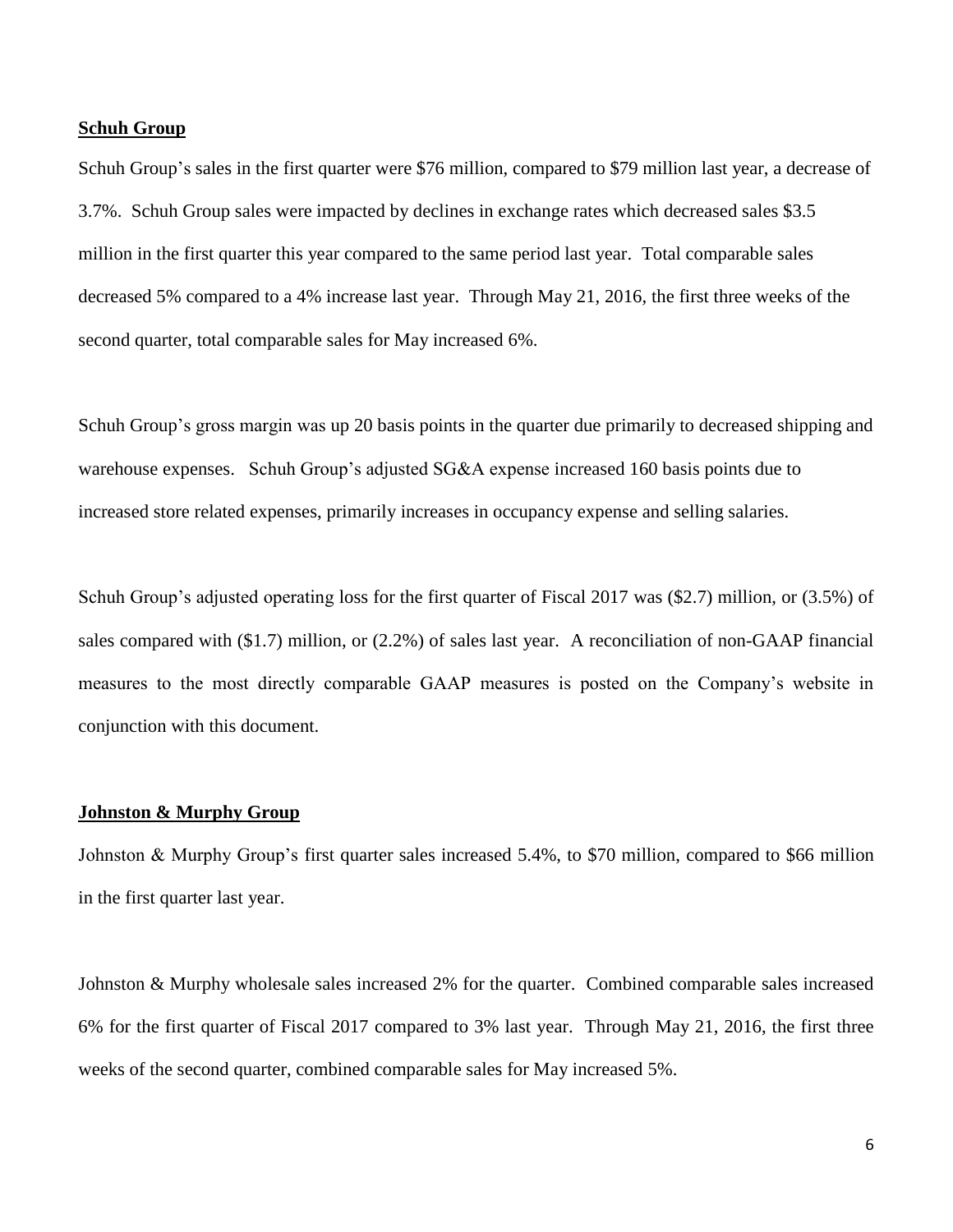Johnston & Murphy's gross margin for the Group decreased 30 basis points in the quarter primarily due to changes in product mix. SG&A expense as a percent of sales decreased 120 basis points, due primarily to decreased occupancy and other store-related expenses.

The Group's operating income for the first quarter of Fiscal 2017 was \$4.8 million or 6.9% of sales, compared to \$4.0 million, or 6.0% of sales last year.

## **Licensed Brands**

Licensed Brands' sales decreased 3.6% to \$29 million in the first quarter of Fiscal 2017, compared to \$31 million in the first quarter last year. Gross margin was up 30 basis points due to lower markdowns.

SG&A expense as a percent of sales was up 390 basis points primarily due to increased royalty, freight and compensation expenses.

Operating income for the first quarter of Fiscal 2017 was \$1.9 million or 6.3% of sales, compared with \$3.0 million, or 9.9% of sales, last year.

#### **Corporate**

Corporate expenses were \$11.8 million or 1.8% of sales for the first quarter of Fiscal 2017, compared with \$9.1 million or 1.4% of sales, last year. Adjusted for the applicable Excluded Items, corporate expenses were \$8.2 million this year compared to \$6.5 million last year, primarily due to increased bonus accruals. A reconciliation of non-GAAP financial measures to the most directly comparable GAAP measures is posted on the Company's website in conjunction with this document.

## *Balance Sheet*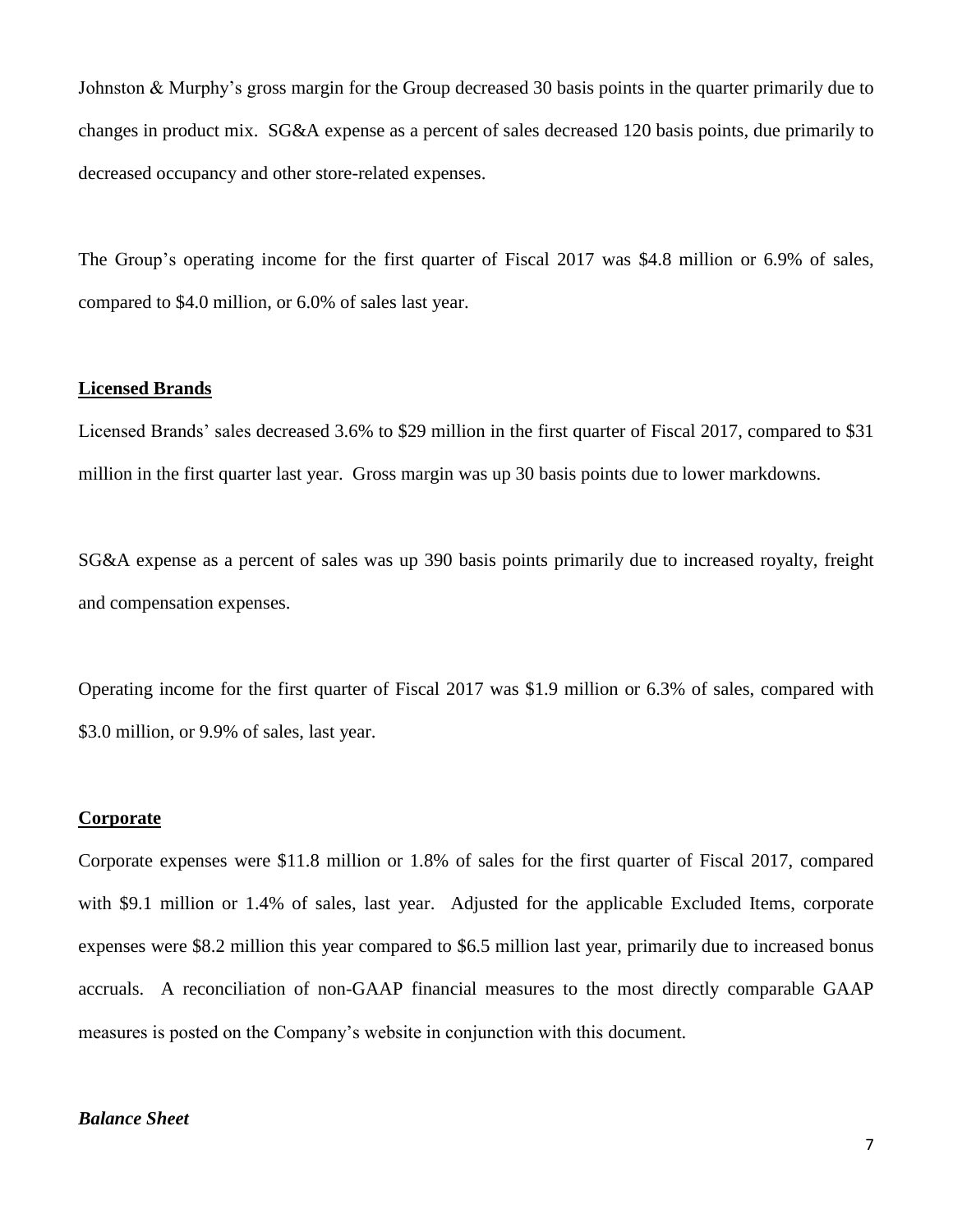#### **Cash**

Cash at the end of the first quarter was \$43 million compared with \$90 million last year. We ended the quarter with \$53 million in U.K. debt, compared with \$28 million in U.K. debt last year. Domestic revolver borrowings were \$63 million at the end of the first quarter this year compared to zero for the first quarter last year. The domestic revolver borrowings included \$23 million related to Genesco (UK) Limited and \$40 million related to GCO Canada. There were no U.S. dollar borrowings at the end of the first quarter of Fiscal 2017.

We repurchased 1.1 million shares in the first quarter of Fiscal 2017 for a cost of \$73.4 million at an average price of \$66.75. We did not repurchase any shares in the first quarter of Fiscal 2016. The board recently approved a new repurchase authorization of \$100 million. This replaces the prior authorization which had \$11 million remaining.

## **Inventory**

Inventories decreased 13% in the first quarter of Fiscal 2017 on a year-over-year basis. Retail inventory per square foot decreased 11%.

#### **Equity**

Equity was \$906 million at quarter-end, compared with \$1.0 billion last year.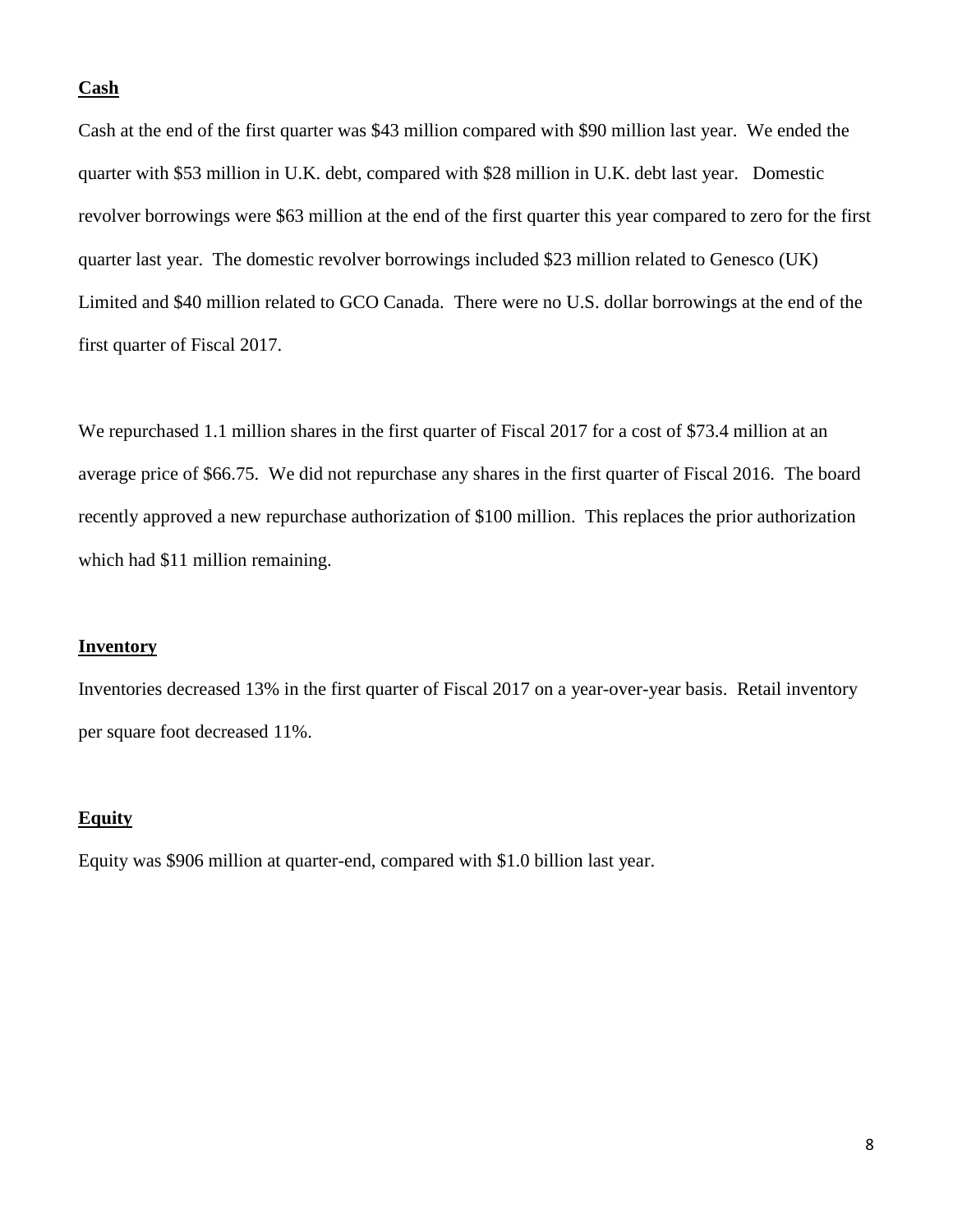## *Capital Expenditures and Store Count*

For the first quarter, capital expenditures were \$17 million and depreciation and amortization was \$19 million. During the quarter, we opened 10 new stores and closed 29 stores. Excluding Locker Room by Lids in Macy's stores, we ended the quarter with 2,657 stores compared with 2,618 stores at the end of the first quarter last year, or an increase of 1%. Square footage increased 3% on a year-over-year basis, both including the Macy's locations and excluding them. The store count as of April 30, 2016 included:

| Lids stores (including 113 stores in Canada)    | 915   |
|-------------------------------------------------|-------|
| Lids Locker Room Stores (including 37 stores in | 197   |
| Canada)                                         |       |
| Lids Clubhouse stores                           | 29    |
| Journeys stores (including 40 stores in Canada) | 841   |
| Little Burgundy                                 | 36    |
| Journeys Kidz stores                            | 201   |
| Shi by Journeys stores                          | 45    |
| Underground by Journeys stores                  | 97    |
| Schuh Stores (including 10 Kids stores)         | 124   |
| Johnston & Murphy Stores and Factory stores     | 172   |
| (including 7 stores in Canada)                  |       |
| <b>Total Stores</b>                             | 2,657 |
| Locker Room by Lids in Macy's stores            | 176   |
| <b>Total Stores and Macy's Locations</b>        | 2,833 |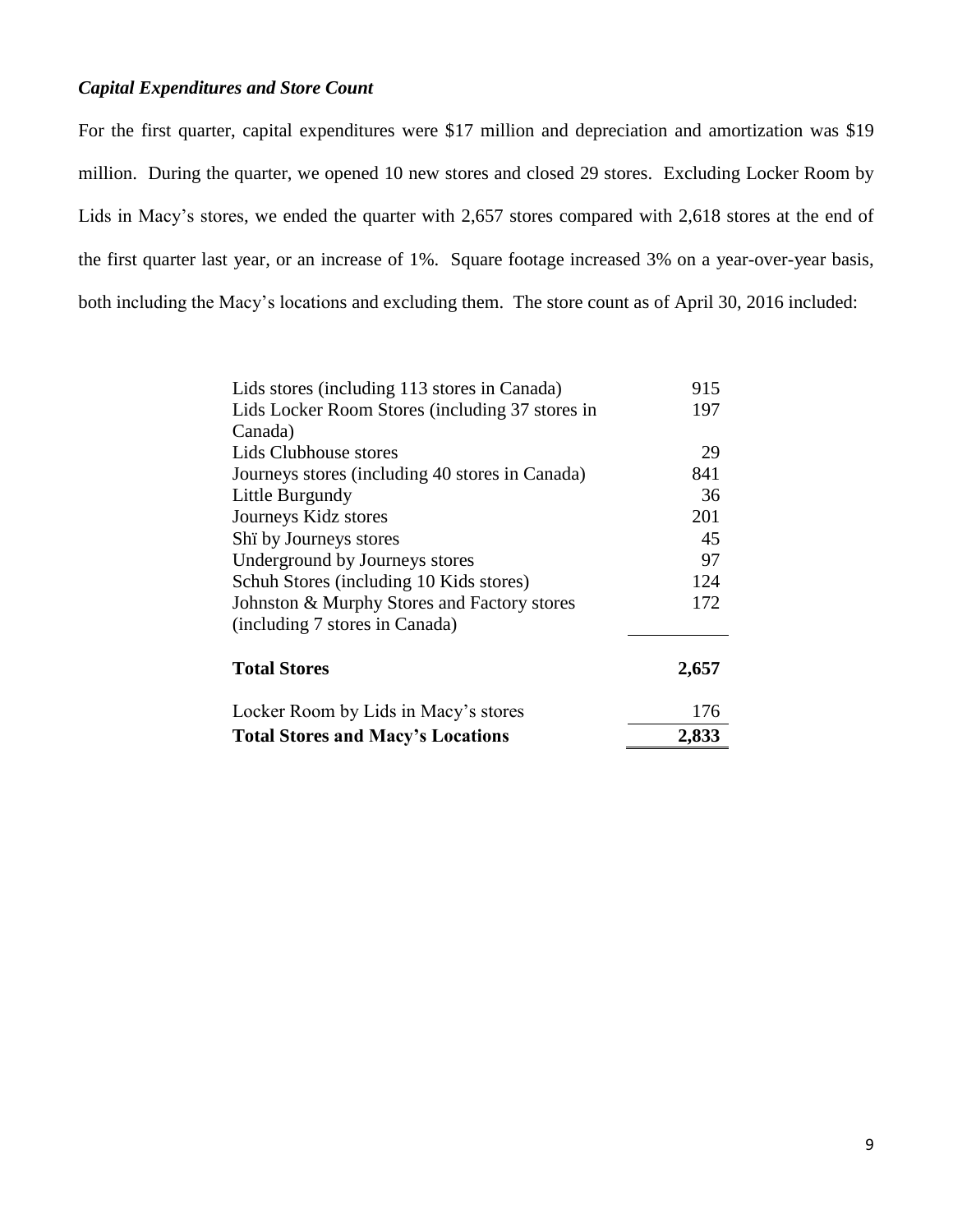For Fiscal 2017, we are forecasting capital expenditures in the range of \$125 to \$135 million and depreciation and amortization of about \$79 million. Projected square footage growth is expected to be approximately 2% for Fiscal 2017. Our current store openings and closing plans by chain are as follows:

|                                    | <b>Actual</b><br><b>Jan 2016</b> | Projected<br><b>New</b> | Projected<br><b>Closings</b> | Projected<br><b>Jan 2017</b> |
|------------------------------------|----------------------------------|-------------------------|------------------------------|------------------------------|
|                                    |                                  |                         |                              |                              |
| <b>Journeys Group</b>              | 1,222                            | 88                      | (25)                         | 1,285                        |
| Journeys stores (U.S.)             | 803                              | 30                      | (10)                         | 823                          |
| Journeys stores (Canada)           | 39                               | 10                      | $\Omega$                     | 49                           |
| Little Burgundy                    | 36                               | $\overline{2}$          | $\overline{0}$               | 38                           |
| Journeys Kidz stores               | 200                              | 45                      | (5)                          | 240                          |
| Shi by Journeys                    | 46                               | $\overline{0}$          | (5)                          | 41                           |
| Underground by Journeys            | 98                               | $\mathbf{1}$            | (5)                          | 94                           |
| <b>Johnston &amp; Murphy Group</b> | 173                              | 9                       | (6)                          | 176                          |
| <b>Schuh Group</b>                 | 125                              | 9                       | (4)                          | 130                          |
| <b>Schuh Stores</b>                | 115                              | 6                       | (4)                          | 117                          |
| Schuh Kids                         | 10                               | 3                       | $\overline{0}$               | 13                           |
| <b>Lids Sports Group</b>           | 1,332                            | 26                      | (63)                         | 1,295                        |
| Lids hat stores (U.S.)             | 806                              | 15                      | (12)                         | 809                          |
| Lids hat stores (Canada)           | 113                              | 5                       | (2)                          | 116                          |
| Locker Room stores (U.S.)          | 161                              | $\mathbf{1}$            | (6)                          | 156                          |
| Locker Room stores (Canada)        | 38                               | 3                       | (2)                          | 39                           |
| Clubhouse stores                   | 29                               | $\mathbf{1}$            | (3)                          | 27                           |
| Locker Room by Lids (Macy's)       | 185                              |                         | (38)                         | 148                          |
| <b>Total Stores</b>                | 2,852                            | 132                     | (98)                         | 2,886                        |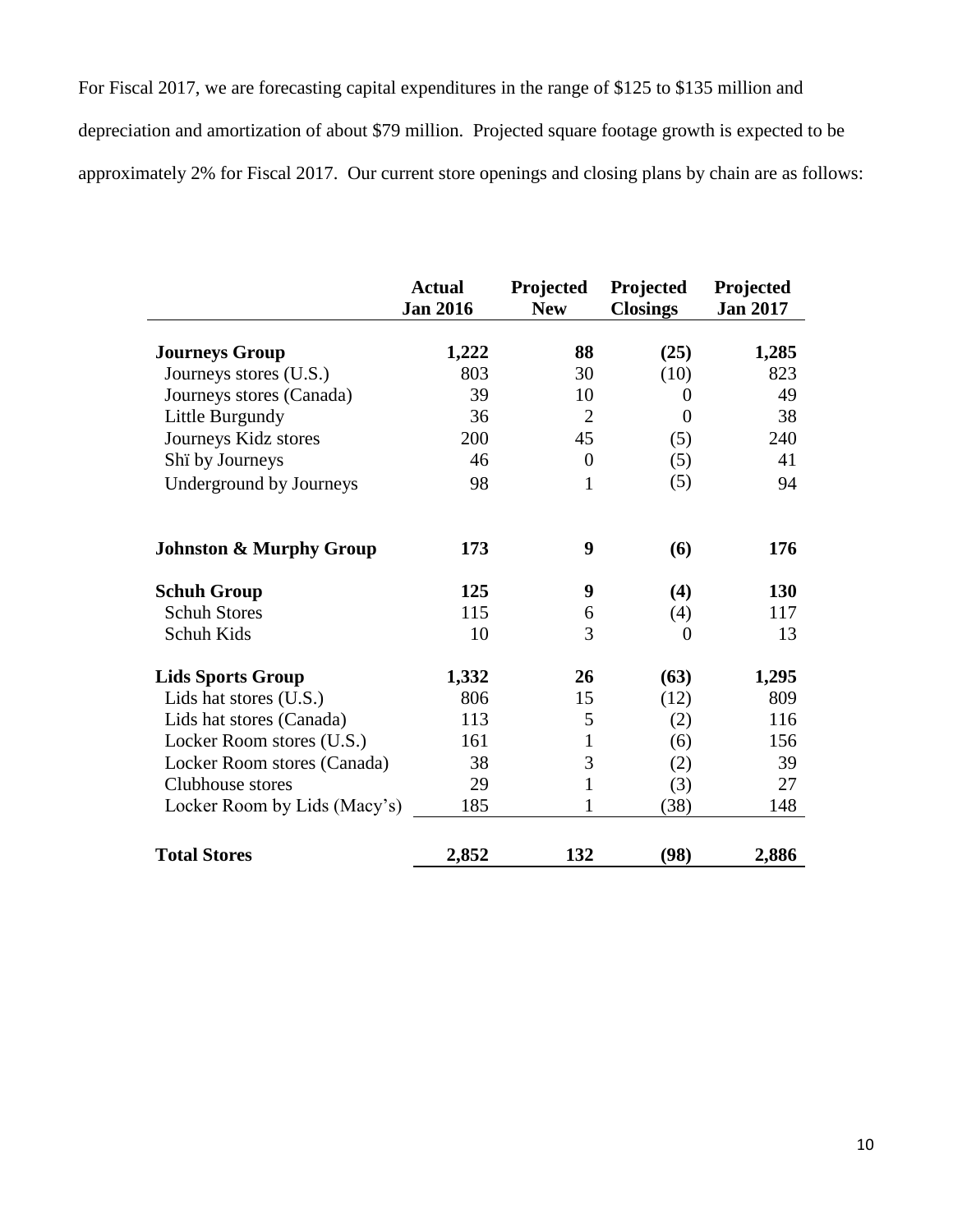# *Comparable Sales Assumptions in Fiscal 2017 Guidance*

Our guidance for Fiscal 2017 assumes comparable sales (including both same store sales and comparable direct sales) for each retail segment by quarter as follows:

|                            | <b>Actual</b> | <b>Guidance</b> | <b>Guidance</b>         | <b>Guidance</b> |             |
|----------------------------|---------------|-----------------|-------------------------|-----------------|-------------|
|                            | Q1            | Q2              | $\overline{\mathbf{Q}}$ | Q <sub>4</sub>  | <b>FY17</b> |
| Journeys Group             | 1%            | $1 - 2\%$       | $2 - 3\%$               | $2 - 3\%$       | $2 - 3\%$   |
| Lids Sports Group          | 2%            | $(1) - 0\%$     | $(1) - 0\%$             | $(1) - 0\%$     | $(1) - 0\%$ |
| Schuh Group                | (5)%          | $2 - 3\%$       | $2 - 3\%$               | $1 - 2\%$       | $1 - 2\%$   |
| Johnston & Murphy<br>Group | 6%            | $2 - 3\%$       | $2 - 3\%$               | $1 - 2\%$       | $2 - 3\%$   |
| <b>Total Genesco</b>       | $1\%$         | $1 - 2\%$       | $1 - 2\%$               | $1 - 2\%$       | $1 - 2\%$   |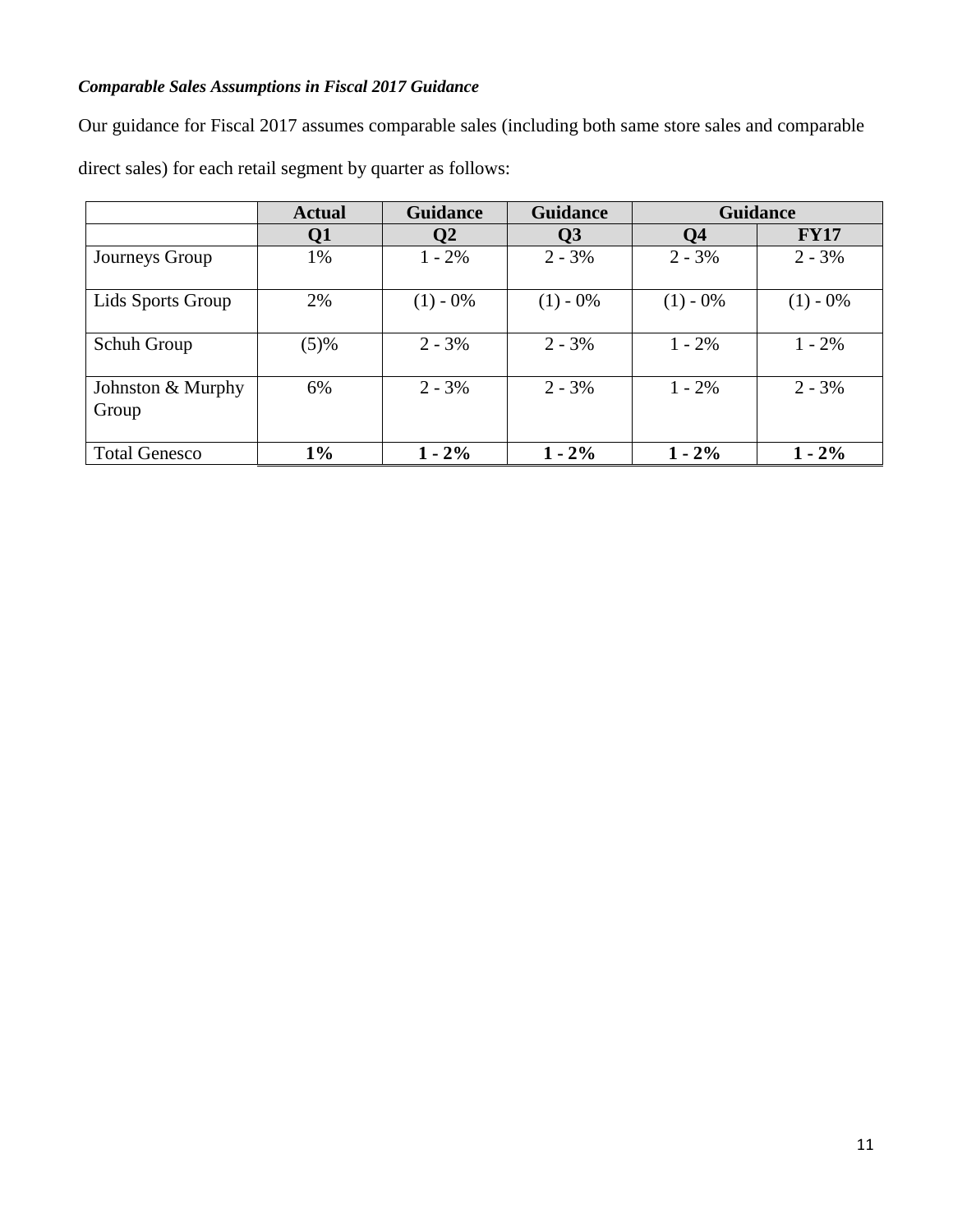## **Cautionary Note Concerning Forward-Looking Statements**

This presentation contains forward-looking statements, including those regarding the performance outlook for the Company and its individual businesses (including, without limitation, sales, expenses, margins and earnings) and all other statements not addressing solely historical facts or present conditions. Actual results could vary materially from the expectations reflected in these statements. A number of factors could cause differences. These include adjustments to estimates reflected in forward-looking statements, including the level and timing of promotional activity necessary to maintain inventories at appropriate levels; the timing and amount of non-cash asset impairments related to retail store fixed assets and intangible assets of acquired businesses; the effectiveness of the Company's omnichannel initiatives; the level of chargebacks from credit card issuers for fraudulent purchases or other reasons; weakness in the consumer economy and retail industry; competition in the Company's markets; fashion trends that affect the sales or product margins of the Company's retail product offerings; changes in buying patterns by significant wholesale customers; bankruptcies or deterioration in financial condition of significant wholesale customers or the inability of wholesale customers or consumers to obtain credit; disruptions in product supply or distribution; unfavorable trends in fuel costs, foreign exchange rates, foreign labor and material costs, and other factors affecting the cost of products; the Company's ability to continue to complete and integrate acquisitions, expand its business and diversify its product base; changes in the timing of holidays or in the onset of seasonal weather affecting period-to-period sales comparisons; and the performance of athletic teams, the participants in major sporting events such as the Super Bowl and World Series, developments with respect to certain individual athletes, and other sports-related events or changes that may affect period-to-period comparisons in the Company's Lids Sports Group retail business. Additional factors that could affect the Company's prospects and cause differences from expectations include the ability to build, open, staff and support additional retail stores and to renew leases in existing stores and control occupancy costs, and to conduct required remodeling or refurbishment on schedule and at expected expense levels; deterioration in the performance of individual businesses or of the Company's market value relative to its book value, resulting in impairments of fixed assets or intangible assets or other adverse financial consequences; unexpected changes to the market for the Company's shares; variations from expected pension-related charges caused by conditions in the financial markets; and the cost and outcome of litigation, investigations and environmental matters involving the Company. Additional factors are cited in the "Risk Factors," "Legal Proceedings" and "Management's Discussion and Analysis of Financial Condition and Results of Operations" sections of, and elsewhere in, our SEC filings, copies of which may be obtained from the SEC website, [www.sec.gov,](http://www.sec.gov/) or by contacting the investor relations department of Genesco via our website, [www.genesco.com.](http://www.genesco.com/) Many